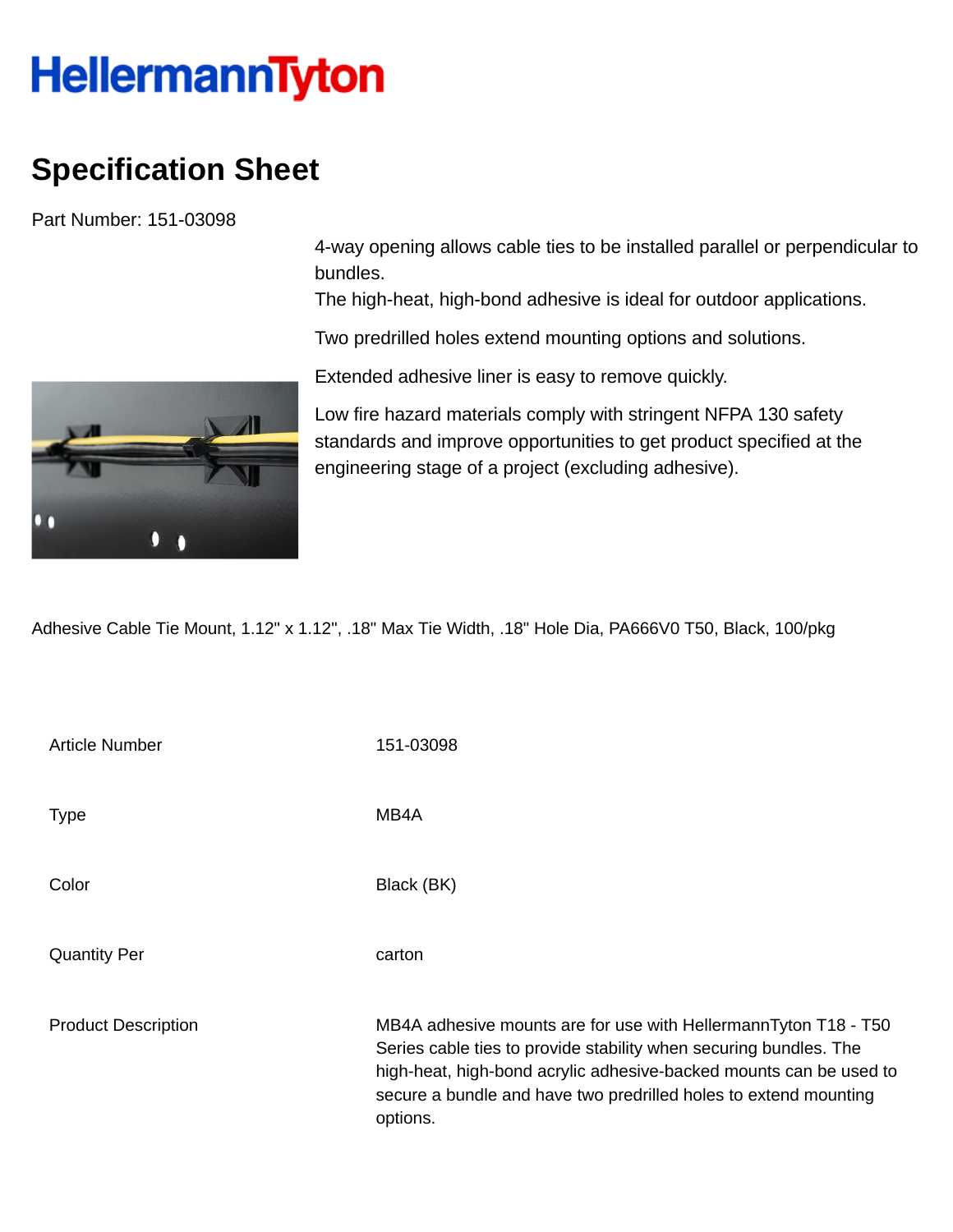| <b>Short Description</b>              | Adhesive Cable Tie Mount, 1.12" x 1.12", .18" Max Tie Width, .18"<br>Hole Dia, PA666V0 T50, Black, 100/pkg |
|---------------------------------------|------------------------------------------------------------------------------------------------------------|
| <b>Global Part Name</b>               | MB4A-PA666V0-BK                                                                                            |
|                                       |                                                                                                            |
| Length L (Imperial)                   | 1.12                                                                                                       |
| Length L (Metric)                     | 28.5                                                                                                       |
| <b>Fixation Method</b>                | <b>Screw Mounting and Adhesive</b>                                                                         |
| Width W (Imperial)                    | 1.12                                                                                                       |
| Width W (Metric)                      | 28.5                                                                                                       |
| <b>Cable Ties</b>                     | T18 - T50                                                                                                  |
| Height H (Imperial)                   | 0.22                                                                                                       |
| Height H (Metric)                     | 5.6                                                                                                        |
| Cable Tie Width Max (Imperial)        | 0.18                                                                                                       |
| Cable Tie Width Max (Metric)          | 5.4                                                                                                        |
| Mounting Hole Diameter D (Imperial)   | 0.18                                                                                                       |
| Mounting Hole Diameter D (Metric)     | 4.6 mm                                                                                                     |
| Mounting Hole Diameter D Max (Metric) | 4.0                                                                                                        |